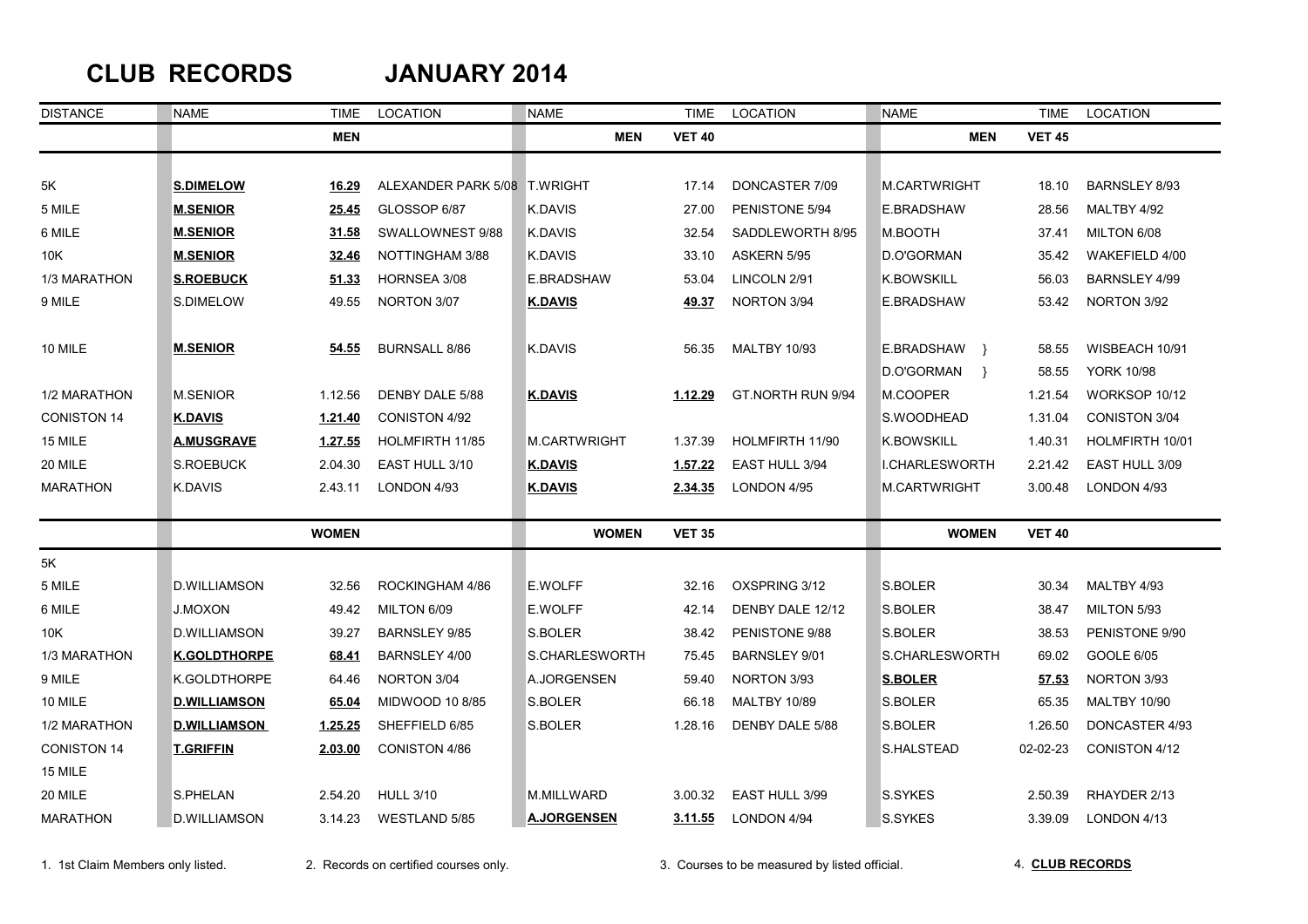## **CLUB RECORDS JANUARY 2014**

| <b>DISTANCE</b>    | <b>NAME</b>           | <b>TIME</b>   | LOCATION             | <b>NAME</b>         | <b>TIME</b>   | <b>LOCATION</b>       | <b>NAME</b>         | <b>TIME</b>                                                                                                   | LOCATION                  |
|--------------------|-----------------------|---------------|----------------------|---------------------|---------------|-----------------------|---------------------|---------------------------------------------------------------------------------------------------------------|---------------------------|
|                    | <b>MEN</b>            | <b>VET 50</b> |                      | <b>MEN</b>          | <b>VET 55</b> |                       | <b>MEN</b>          | <b>VET 60</b>                                                                                                 |                           |
|                    |                       |               |                      |                     |               |                       |                     |                                                                                                               |                           |
| 5K                 | D.O'GORMAN            | 17.23         | RETFORD 5/03         | <b>M.CARTWRIGHT</b> | 19.24         | MEXBOROUGH 7/01       | <b>M.CARTWRIGHT</b> | 20.57                                                                                                         | DONCASTER 7/06            |
| 5 MILE             | D.O'GORMAN            | 28.22         | WOMBWELL 5/01        | S.FRITH             | 31.30         | OXSPRING 4/09         | <b>M.CARTWRIGHT</b> | 33.17                                                                                                         | OXSPRING 9/06             |
| 6 MILE             | <b>B.INNES</b>        | 38.22         | DENBY DALE 12/00     | <b>S.FRITH</b>      | 39-16         | MILTON 6/10           | M.CARTWRIGHT        | 41.58                                                                                                         | ROTHER VAL 10/06          |
| 10K                | D.O'GORMAN            | 34.35         | PERCY PUD 12/01      | S.FRITH             | 40.18         | ROTHWELL 5/10         | <b>S.FRITH</b>      | 41.55                                                                                                         | <b>SPEN GREENWAY 9/1:</b> |
| 1/3 MARATHON       | <b>B.INNES</b>        | 56.53         | BARNSLEY 4/02        | S.FRITH             | 57.52         | HORNSEA 4/10          | R.BROWN             | 66.51                                                                                                         | <b>BARNSLEY 9/01</b>      |
| 9 MILE             | D.BATTY               | 57.27         | NORTON 3/96          | S.STOREY            | 57.13         | NORTON 3/13           | R.BROWN             | 62.56                                                                                                         | NORTON 3/01               |
| 10 MILE            | M.BOOTH               | 65.36         | CHESTERFIELD 8/12    | S.STOREY            | 64-16         | GOSFORTH 6/12         | S.FRITH             | 67.47                                                                                                         | SNAKE LANE 2/13           |
| 1/2 MARATHON       | <b>B.INNES</b>        | 1.22.11       | WORKSOP 11/02        | D.O'GORMAN          | 1.24.09       | SHEFFIELD 4/10        | S.FRITH             | 1.32.01                                                                                                       | AXEHOLME 9/13             |
| <b>CONISTON 14</b> | S.WOODHEAD            | 1.37.27       | <b>CONISTON 3/08</b> |                     |               |                       | S.MILLWOOD          | 1.51.37                                                                                                       | <b>CONISTON 3/09</b>      |
| 15 MILE            | D.BATTY               | 1.44.27       | HOLMFIRTH 10/95      | S.FRITH             | 1.43.14       | HOLMFIRTH 10/09       | <b>R.BROWN</b>      | 1.57.59                                                                                                       | HOLMFIRTH 10/01           |
| 20 MILE            | R.BROWN               | 2.30.13       | EAST HULL 3/93       | <b>S.FRITH</b>      | 2.22.15       | EAST HULL 3/10        | R.BROWN             | 2.38.08                                                                                                       | EAST HULL 3/01            |
| <b>MARATHON</b>    | <b>B.INNES</b>        | 3.05.17       | SHEFFIELD 4/02       | R.BROWN             | 3.25.15       | LONDON 4/96           | R.BROWN             | 3.33.51<br><b>VET 55</b><br>17.57<br>38.42<br>48.37<br>40.12<br>72.05<br>71.07<br>84.08<br>1.45.34<br>2.00.07 | LONDON 4/01               |
|                    | <b>WOMEN</b>          | <b>VET 45</b> |                      | <b>WOMEN</b>        | <b>VET 50</b> |                       | <b>WOMEN</b>        |                                                                                                               |                           |
| 5K                 |                       |               |                      | <b>J.BUCKLEY</b>    | 17.57         | <b>YORK 8/08</b>      | <b>J.BUCKLEY</b>    |                                                                                                               | DONCASTER 07/11           |
| 5 MILE             | <b>S.CHARLESWORTH</b> | 38.11         | OXSPRING 3/11        | <b>J.BUCKLEY</b>    | 29.59         | <b>BRADFIELD 4/11</b> | S.HIGHAM            |                                                                                                               | WORSBOROUGH 5/05          |
| 6 MILE             | <b>J.WELBOURN</b>     | 41.40         | MILTON 5/95          | <b>J.BUCKLEY</b>    | 37.01         | MILTON 6/08           | S.HIGHAM            |                                                                                                               | DENBY DALE 12/04          |
| 10K                | S.BOLER               | 39.05         | BARNSLEY 11/94       | <b>J.BUCKLEY</b>    | 37.19         | ROTHWELL 4/08         | <b>J.BUCKLEY</b>    |                                                                                                               | CUSWORTH 10/11            |
| 1/3 MARATHON       | S.HIGHAM              | 69.23         | BARNSLEY 4/99        | S.HIGHAM            | 70.28         | BARNSLEY 4/02         | S.HIGHAM            |                                                                                                               | GOOLE 6/05                |
| 9 MILE             | S.CHARLESWORTH        | 69.41         | NORTON 3/09          | S.HIGHAM            | 72.38         | NORTON 3/04           | S.HIGHAM            |                                                                                                               | NORTON 3/06               |
| 10 MILE            | S.CHARLESWORTH        | 79.23         | FERRIBY 1/09         | P.SENIOR            | 81.51         | <b>MALTBY 10/91</b>   | S.HIGHAM            |                                                                                                               | FERRIBY 1/07              |
| 1/2 MARATHON       | S.CHARLESWORTH        | 1.49.04       | SHEFFIELD 5/11       | S.HIGHAM            | 1.46.37       | WORKSOP 10/00         | S.HIGHAM            |                                                                                                               | SHEFFIELD 5/05            |
| <b>CONISTON 14</b> | C.SKEENE              | 02-06-22      | CONISTON 4/12        |                     |               |                       | <b>S.HIGHAM</b>     |                                                                                                               | <b>CONISTON 3/07</b>      |
| 15 MILE            |                       |               |                      |                     |               |                       |                     |                                                                                                               |                           |
| 20 MILE            | <b>S.HIGHAM</b>       | 2.49.27       | EAST HULL 3/99       | S.HIGHAM            | 2.52.31       | <b>HULL 3/04</b>      |                     |                                                                                                               |                           |
| <b>MARATHON</b>    | S.HIGHAM              | 3.59.13       | LONDON 4/99          | S.HIGHAM            | 3.57.11       | LONDON 4/04           |                     |                                                                                                               |                           |
|                    |                       |               |                      |                     |               |                       | UK best ever time   |                                                                                                               |                           |

1. 1st Claim Members only listed. 2. Records on certified courses only. 3. Courses to be measured by listed official. 4. **CLUB RECORDS**